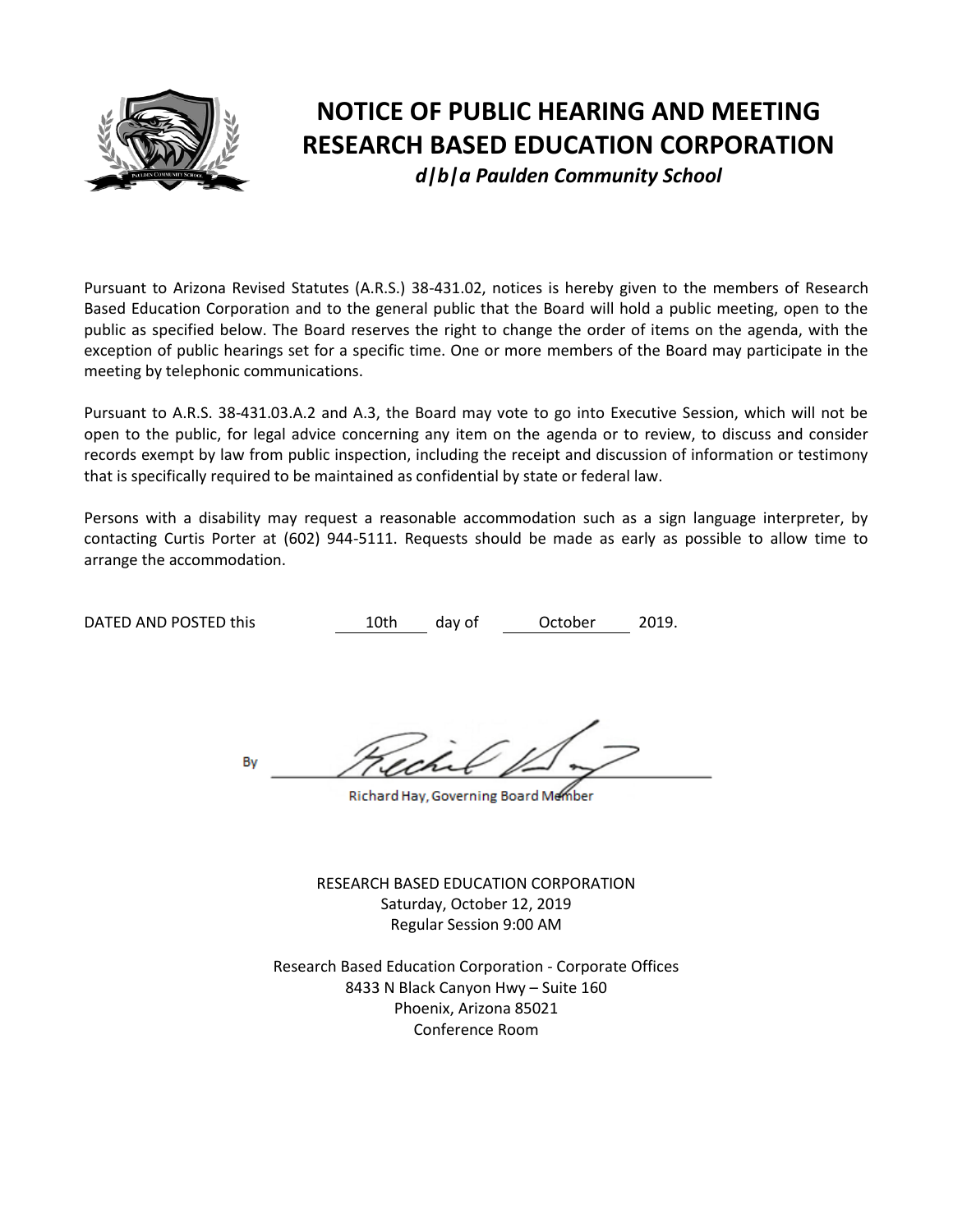

### **NOTICE OF PUBLIC REGULAR SESSION**

## **AGENDA**

**Saturday, October 12, 2019**

#### **1. Call to Order**

*The President will call the meeting to order.*

#### **2. Adoption of Agenda**

*The Board will now approve the formal agenda.*

#### **3. Audience of Citizens**

*At this time, the President of the Board will ask members of the audience if they would like to speak regarding any issue before the Board. No formal action may be taken on any issue unless the item appears on the Agenda. Members of the public wishing to comment on an agenda item may do so at the time the item appears on the agenda. Items not on the agenda may be addressed during the "Audience of Citizens". The Board may respond to criticism, ask that staff review a matter, or place an item on future agenda.*

#### **4. Executive Session**

*A.R.S. § 38-431.03 permits an executive session or closed meeting to be held for discussion and consideration of any of seven particular subjects. A majority of the members of the Governing Board must vote to convene an executive session during a public meeting held prior to the executive session. The general public is properly excluded from such a session. Only those individuals necessary to the conduct of such a meeting may be present. All matters discussed in an executive session must be kept confidential by those attending. No vote may be taken during an executive session. Any final action on an item discussed in an executive session must be taken during a public meeting. A.R.S. § 38-431.03.* 

*The purposes for which an executive session discussion may be held are the following:* 

- A. *Personnel matters involving a specific individual.*
- B. *Confidential records.*
- C. *Student discipline matters.*
- D. *Legal advice provided by the public body's attorney.*
- E. *Discussion of pending or contemplated litigation with the public body's attorney.*
- F. *Instruction of designated representatives concerning negotiations with employee organizations.*
- G. *International and interstate negotiations and negotiations by a city or town with a tribal council.*
- H. *Instruction of designated representatives concerning negotiations for the purchase of real property.*